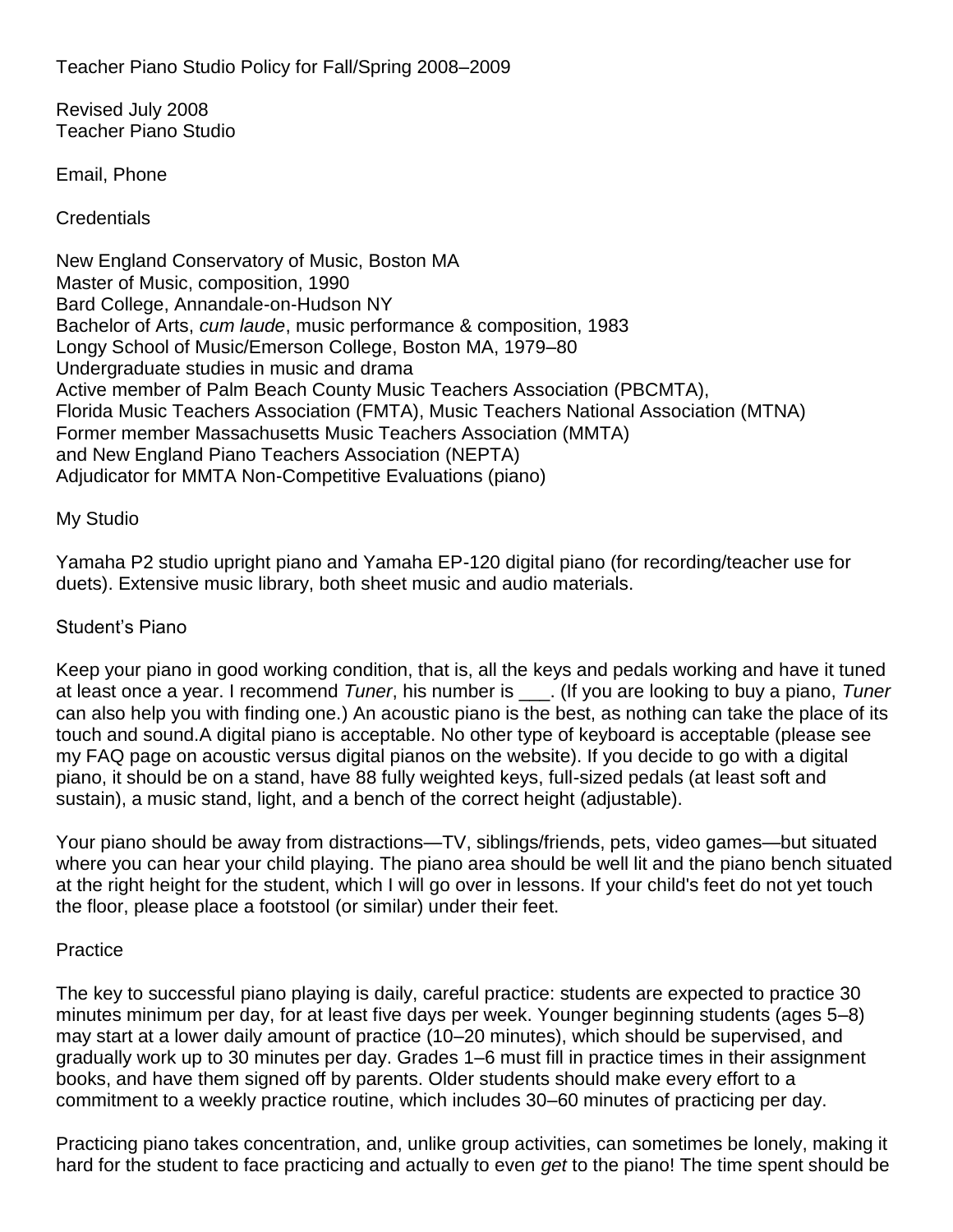*thoughtful, concentrated practice*—what counts is *quality time,* not quantity. Try breaking practice sessions into two for better quality practice. Parents, please encourage and support your child, give lots of praise for accomplishments, and most important, actively *listen* to his/her practice (not that is, not just while making dinner but sit down and listen to a song, without doing anything else). Encourage good practice habits by working out a set practice time each day in the best interest of your family and your child.

Please see the page on practicing on the website for more tips and links to resources for helping your child with music practice.

## Lessons in My Studio/Student Preparation

As there is no official "waiting room" at my studio, students may wait in the car or quietly on the front patio, so as not to disturb the lesson in progress. Try to be no earlier than 5 minutes before your lesson time, as it is distracting for the student whose lesson is in progress. And of course try not to be late, missed lesson time cannot be made up. By being prompt, your child will know that you respect the work that they are doing.

Parents: If dropping your child off and not waiting, please make sure that s/he is safely on the patio before driving away and please be prompt in picking up your child. If waiting, please pull up as far as possible in driveway because other students may be on their way after your lesson time.

Students: Hands should be washed and all food, candy, drinks, and gum left behind in the car. Fingernails need to be cut short, even with the end of the fingertips. If students arrive with long fingernails, lesson time will be spent cutting them short.

### Missed Lessons

There are no makeup lessons or rescheduling of lessons for any reason including student's vacations taken on the part of the student that are not part of the *Calendar* (see below), sports activities, drama productions, mandatory school events, playdates, school trips, etc.

Remember, a weekly lesson time for the year is a purchase of teacher and studio time, prepared in advance to be free from interruptions and distractions, and reserved exclusively for students each week—that timeslot remains committed to the student whether the student uses the time or not. (The in-studio lesson time is only a portion of what is covered by the tuition fee.)Missed lessons are not made up, nor are fees adjusted.

Once your scheduled lesson time is in place, it is expected that music study will have priority.Since I do not do makeups or reschedule lessons, be sure to choose a lesson time that is one in which you feel confident that you will have no other conflicts with. If an occasional schedule conflict should arise, you may use the Swap Sheet to trade lessons with another student (see under *Swap Sheets* below).

If the teacher misses a lesson, which rarely happens, it will be made up, either with a makeup lesson or a tuition credit.

There are no refunds for any reason.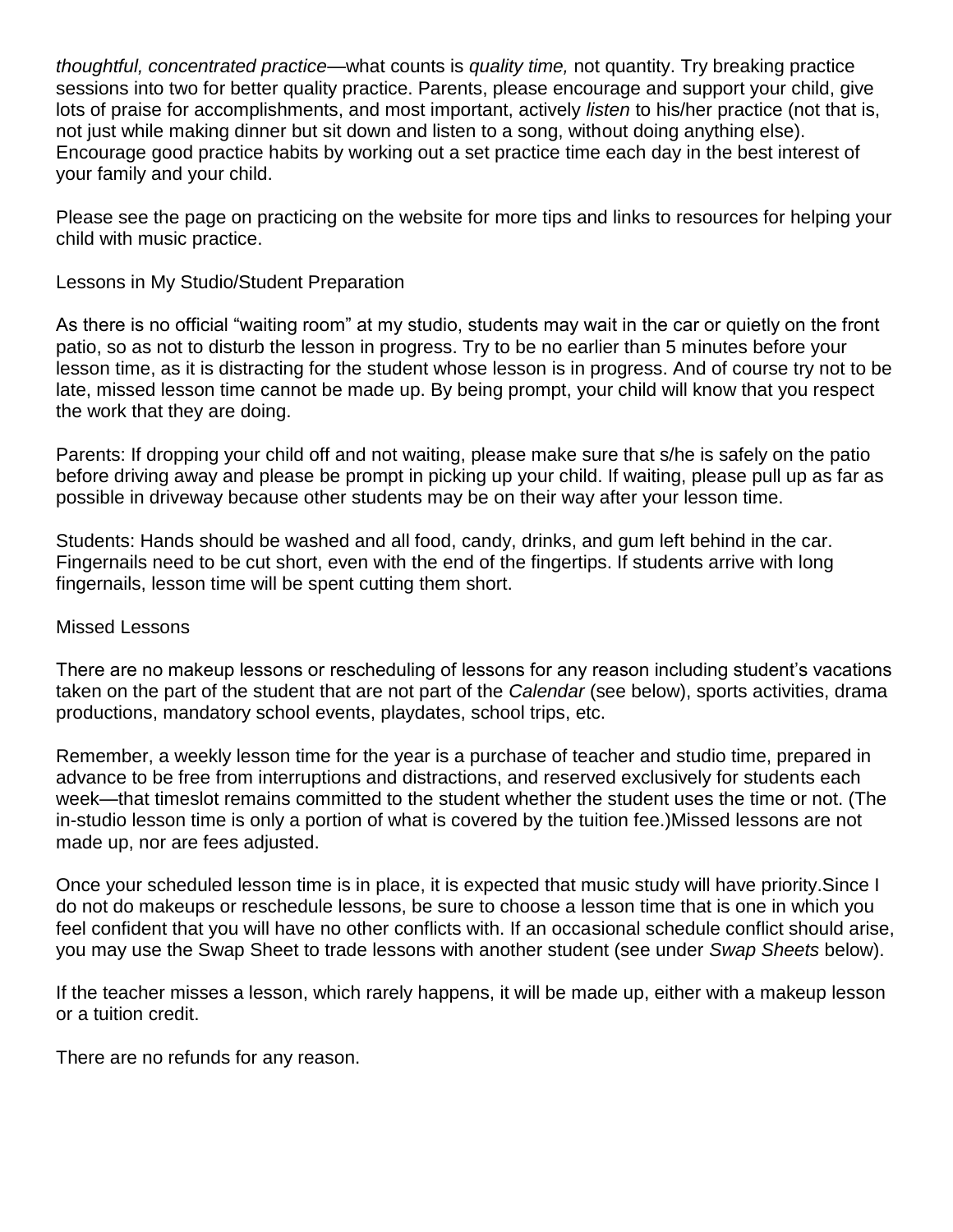## Swap Sheets

You may swap your time with another student, using the student swap sheet that will be sent home in the binder as soon as my schedule is completed. If you swap, please inform me of the change. No makeup lessons will be given if any confusion from this arises—if two students arrive at the same time, the student whose slot it is will be given a lesson. Please inform me at the first lesson of the fall semester if you do *not* wish to have your name included on the swap sheet.

# Termination of Lessons by the Student

If the student wishes to not continue lessons in a *current* semester, there is no refund.

Dismissal of Student by the Teacher

I reserve the right to terminate lessons with a student for any or all of the following reasons:

- Uncooperative or repeatedly disrespectful, disruptive, or abusive toward me during lessons.
- Repeated failure to prepare assigned material, bring materials to lessons, read the assignment sheet, and mark practice time on the sheet.
- Lack of progress due to insufficient effort to practice minimally on a regular basis.
- Excessive absences or missing lessons without letting me know ahead of time.
- Parents failing to meet payment obligations.

# Piano Party/Spring Recital

For students, there is the Winter Piano Party, and the Annual Spring Recital in June. The Winter party is more casual and a wonderful chance for students to play for each other and their parents in a relaxed, festive atmosphere. The more formal Spring Recital is held in June. All students are expected to participate in these performance events.

### **Evaluations**

One progress report per semester will be mailed to parents. At the end of the year, there will be a short parent/teacher conference to discuss the student's progress, goals, etc.

### CALENDAR

School Year, 2008–2009

Tuesday, August 26, 2008–Saturday, May 30, 2009

36 lessons

The school year comprises 2 semesters.

Fall/Winter Semester: Tuesday, August 26, 2008–Saturday, January 17, 2009

*18 lesson weeks*

*No lessons:* Please see Calendar.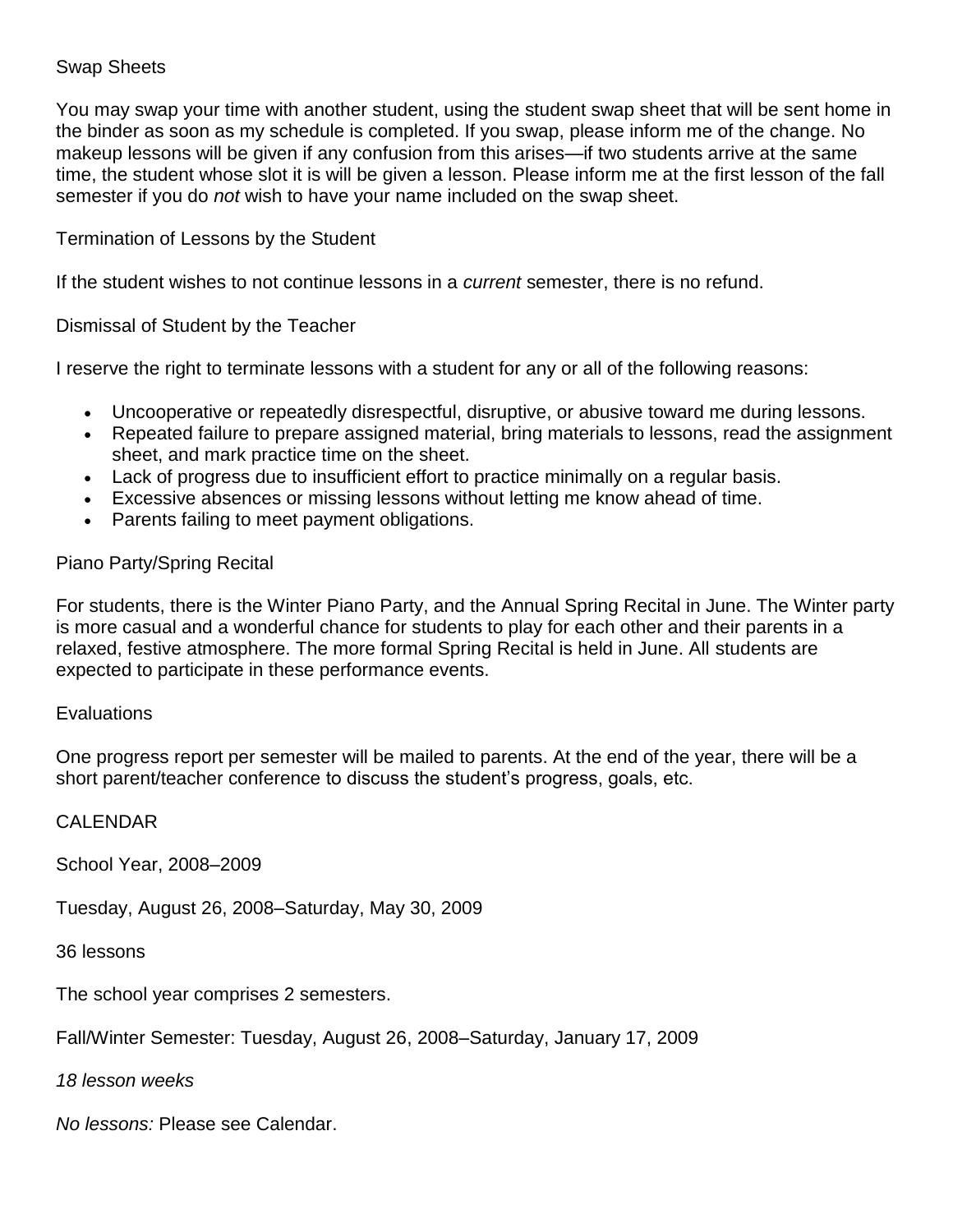Winter Holiday Piano Party, Sunday, December 7, Place: My studio, Time: TBA

Winter/Spring Semester: Tuesday, January 20–Saturday, May 30, 2009

*18 lesson weeks*

*No lessons:* Please see Calendar.

Annual Spring Recital, May 2009

\*\*\*The complete *Calendar* is on the website and available for download\*\*\*

# TUITION

Note: If you choose the monthly installment plan, the 1st payment is due August 1, not 20. See *Payment Schedule* below.

Yearly Tuition (30-minute lessons):

Payment Schedule:

1 yearly payment \$\$ Due on or before Aug. 20.

2 semester payments \$\$ Due on or before Aug. 20. Spring: Due on or before Jan. 15.

4 half-semester payments \$\$ 1st payment due on or before Aug. 20, 2nd payment due Nov. 1.

Spring: 1st payment due on/before Jan. 15, 2nd payment due Apr. 1.

10 monthly payments \$\$ 1st payment due on or before Aug 1. Each successive payment

due on or before the first of the month, from Sept. 1 to May 1.

Yearly Tuition (45-minute lessons):

Payments:

1 yearly payment \$\$ Payment schedule is the same as for 30-minute lessons above.

2 semester payments \$\$

4 half-semester payments \$\$

10 monthly payments \$\$

Yearly Tuition (60-minute lessons): Please double all amounts for 30-minute lesson fees/schedule above.

Tuition remains constant regardless of the number of lessons received in any given month.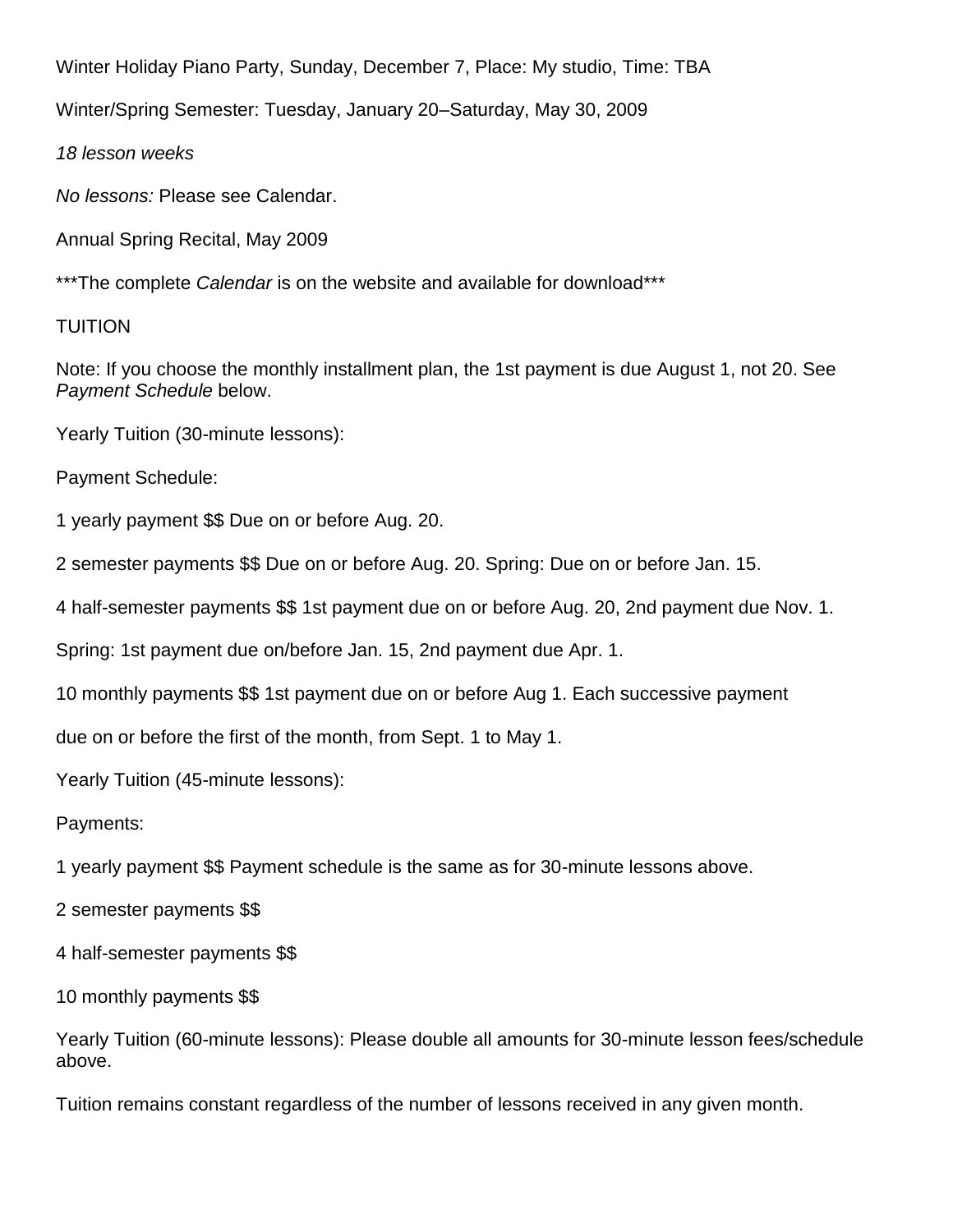### Late Fees

You are responsible to remember when payments are due depending on your payment plan; a \$15.00 late fee will be charged on any payment not made within 7 days of the due date for a payment. If payment is not made within 14 days of due date, lessons will be suspended until payment is made. This policy regarding payments and late fees is strictly enforced.

### Books and Materials

All students need to have the required books and materials for lessons, TBD on a case-by-case basis. I will give you a list at either the interview or before the first lesson. Parents are responsible for the purchase of these materials. In addition to their piano lesson books, all school-age students will need:

- · Metronome (make sure it's loud enough, any questions about this, just ask)
- · Hard-cover, 1/2-inch, 3-ring binder with pockets
- · Blank music staff paper notebook (small or full-size is fine)
- · CD player/boom box/iPod within easy reach of student

I strongly support local business; if you can, I recommend that you purchase your materials at *Store*, they have everything in stock that you'll need (except for the binder).

If you are unable to visit *Store*, use *Site* for book orders (you can type in my teacher code, which I will give you, and see exactly which materials are needed for your child):

For other music sites that I recommend, please see under "resources" on the website.

\*\*\*Please do not order your books at *Site*! They are terrific but *not* for piano method books. Often, books get back-ordered or are not available.\*\*\*

Learning to play a musical instrument is one of the most rewarding experiences in life. It is enjoyable but also involves work and self-discipline. Regular *daily* practice, no matter how short a session each day, is essential to any student's progress, no matter how talented s/he may be. All students, but especially younger students (aged 5–10), *need close supervision and support* especially in this endeavor. The payoff? An incredible feeling of self-worth and self-esteem, success, and happiness playing music.

I sincerely hope that the combination of my teaching and your encouragement at home will make studying music and learning to play the piano a wonderful, enriching, and joyful experience for your child and the beginning of a life-long love of music.

#### Contact Me

Feel free to contact me if you have any questions or concerns at all, including how your child is doing, practice strategies, etc. The best way to reach me is via e-mail or phone—please call between Tuesday and Friday, during the day, and if you don't reach me, always leave a time on my voice mail when I may call you back.